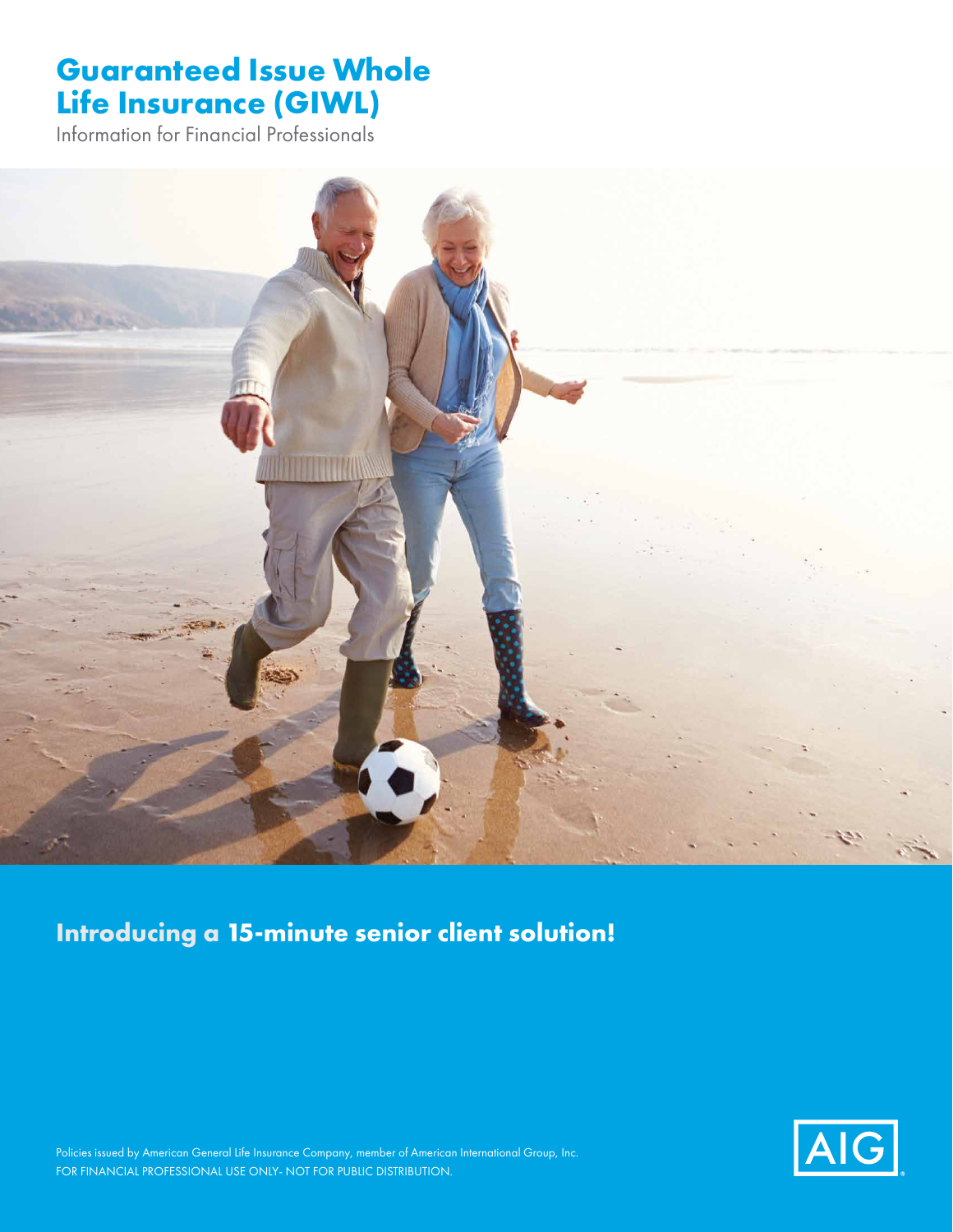

# **Guaranteed Issue Whole Life**

**is a simple, affordable, benefit-packed product that will help you serve more clients in the final expense market.** 

Older clients can be especially sensitive about burdening their loved ones with after-death expenses. In addition to funeral expenses, there can be unpaid medical bills, credit card and loan balances, not to mention ongoing household expenses.

Guaranteed Issue Whole Life (GIWL) is designed to provide these clients with comfort and peace-of-mind for just a few dollars a day. Plus, it includes benefits typically available only in more expensive policies.

Best of all, acceptance is guaranteed. From application to policy issue, the process is simple, short and pain-free!

#### Guaranteed issue permanent protection

- No health questions to answer
- No medical tests
- Guaranteed acceptance ages 50 to 85
- Face amounts from \$5,000 to \$25,000 available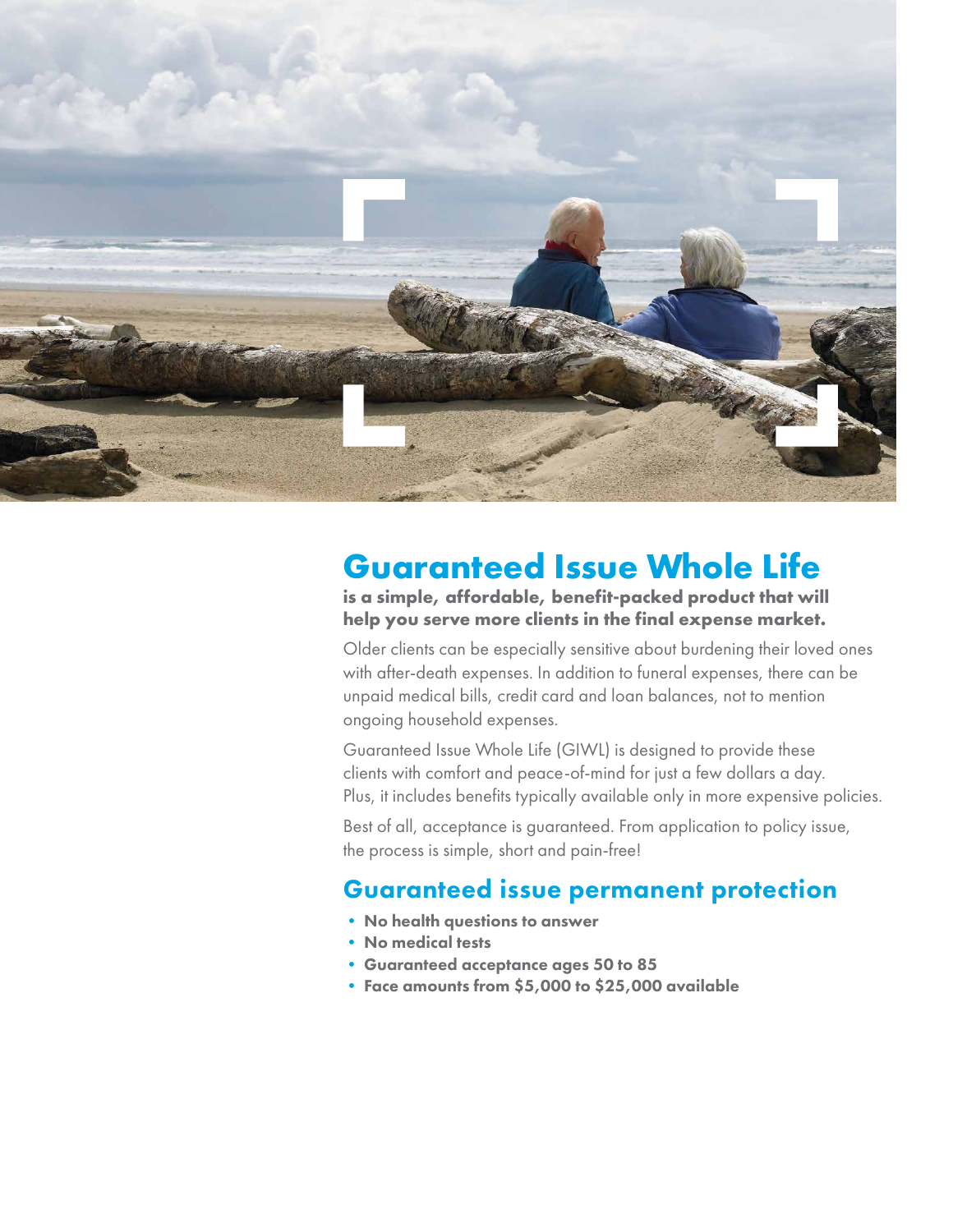### **It's an easy story to tell for both add-on and standalone sales!**

Most prospects can quickly grasp the need for final expense protection. GIWL provides a highly competitive, affordable solution – plus the advantage of built-in living benefits. There are no health questions or tests. Acceptance is guaranteed. And the abbreviated application can be completed in 15 minutes or less.

#### **What could be simpler?**



application.

**GET PAID!**

Policy Number confirmation will display in seconds; the policy will issue in that night's

## **Innovative accelerated benefits included**

#### **at no additional charge**

amount with no waiting period.

GIWL includes innovative features that allow clients to accelerate their death benefits if they suffer a qualifying illness. In other words, it's life insurance they can use while they're still living!

| <b>Chronic Illness*</b><br><b>Accelerated Death Benefit</b>                  | Terminal Illness<br><b>Accelerated Death Benefit</b>                             |
|------------------------------------------------------------------------------|----------------------------------------------------------------------------------|
| Pays a one-time lump sum payment of<br>up to 50 percent of the policy's face | Timely product feature pays 50 percent<br>of the applicable death benefit in the |

of the applicable death benefit in the year accelerated.

In both cases, the benefit can be used to **help pay medical expenses, supplement income or for any other purpose.** Remaining policy values will be paid to beneficiaries at death.

\*Benefit payment for Chronic Illness rider limited to the total premiums paid for the policy up to 50% of the policy's coverage amount.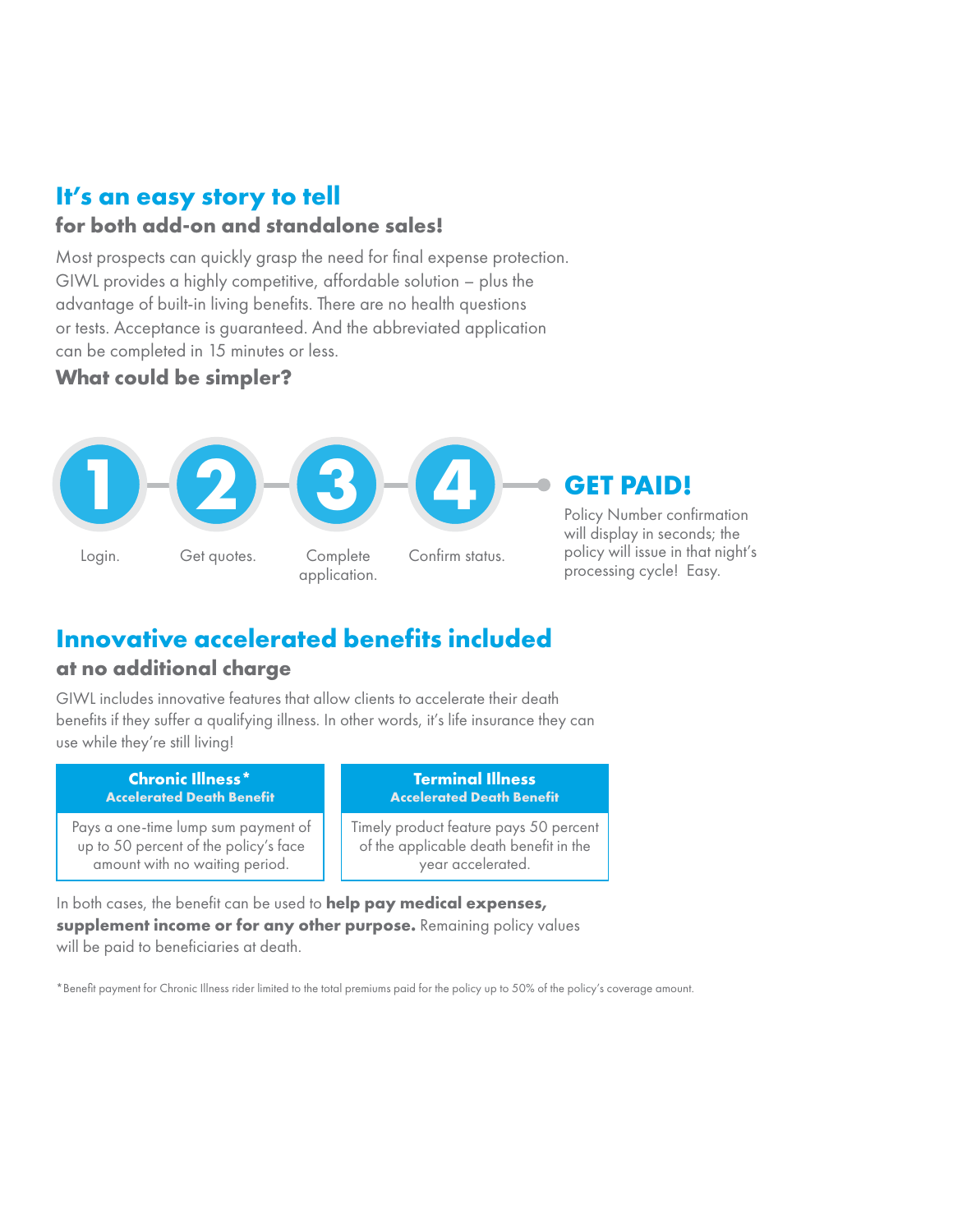# **Unique GIWL Technology Platform**

Designed to enable a simple, straight-through electronic sales and application process for use in the field.

- Easy to use, responsive design works on tablet and mobile devices
- Includes all forms, disclosures, etc., needed at point of sale
- Validates all client and payment information is correctly completed – no incomplete payments or applications
- Presents policy number instantly upon submission

| Guaranteed Issue Whole Life Insurance                |                                                                                                                             |                            |                                                                                                                                                                                                   |
|------------------------------------------------------|-----------------------------------------------------------------------------------------------------------------------------|----------------------------|---------------------------------------------------------------------------------------------------------------------------------------------------------------------------------------------------|
|                                                      |                                                                                                                             |                            |                                                                                                                                                                                                   |
| Quote                                                | Personal Info Beneficiary Payment eSignature Covered                                                                        |                            |                                                                                                                                                                                                   |
| Get a Quote                                          |                                                                                                                             |                            |                                                                                                                                                                                                   |
| Then start the application with a click of a button. | Complete the required information below to get a customized quote on Guaranteed Issue Whole Life Insurance for your client. |                            |                                                                                                                                                                                                   |
| \$20,000<br>$\alpha$                                 | Guaranteed Issue Whole Life Insurance                                                                                       |                            | A G <br>$\label{eq:1} \text{arccos} = \bigoplus_{i=1}^n \text{smocos}(\mathbb{R}^d).$<br>PRODUCTS                                                                                                 |
| Male<br>a.                                           | Your Quote                                                                                                                  | Upgrade for                | Guaranteed Issue Whole Life Insurance                                                                                                                                                             |
| 06/15/1952<br>$\geq$<br>California                   | \$20,000                                                                                                                    | Coverage                   | Quote factorailada. Bernikany Psychott eligentos Concerto                                                                                                                                         |
| $\sim$                                               | 658.66<br>Monthly                                                                                                           | $\bullet$ \$11.75 + \$3.09 | Get a Quote<br>Complete the required reformation balow to get a contensiond quete on Guaranteed hase Whole Life insurance for your client.<br>Then start the application with a club of a button. |
| <b>Update Quote</b> >                                | \$29.98<br>Quarterly                                                                                                        | $$29.98 + $17.02$          | County Amount<br>$\mathcal{L}$                                                                                                                                                                    |
|                                                      |                                                                                                                             | AIG                        | Gender<br>- 20<br>Complete the information given here to<br>$\Box$<br>Date of Stefa<br>get your quote for Guaranteed Issue                                                                        |
|                                                      |                                                                                                                             | $1 -$                      | Whole Life Insurance from AIG.<br>State of Residence                                                                                                                                              |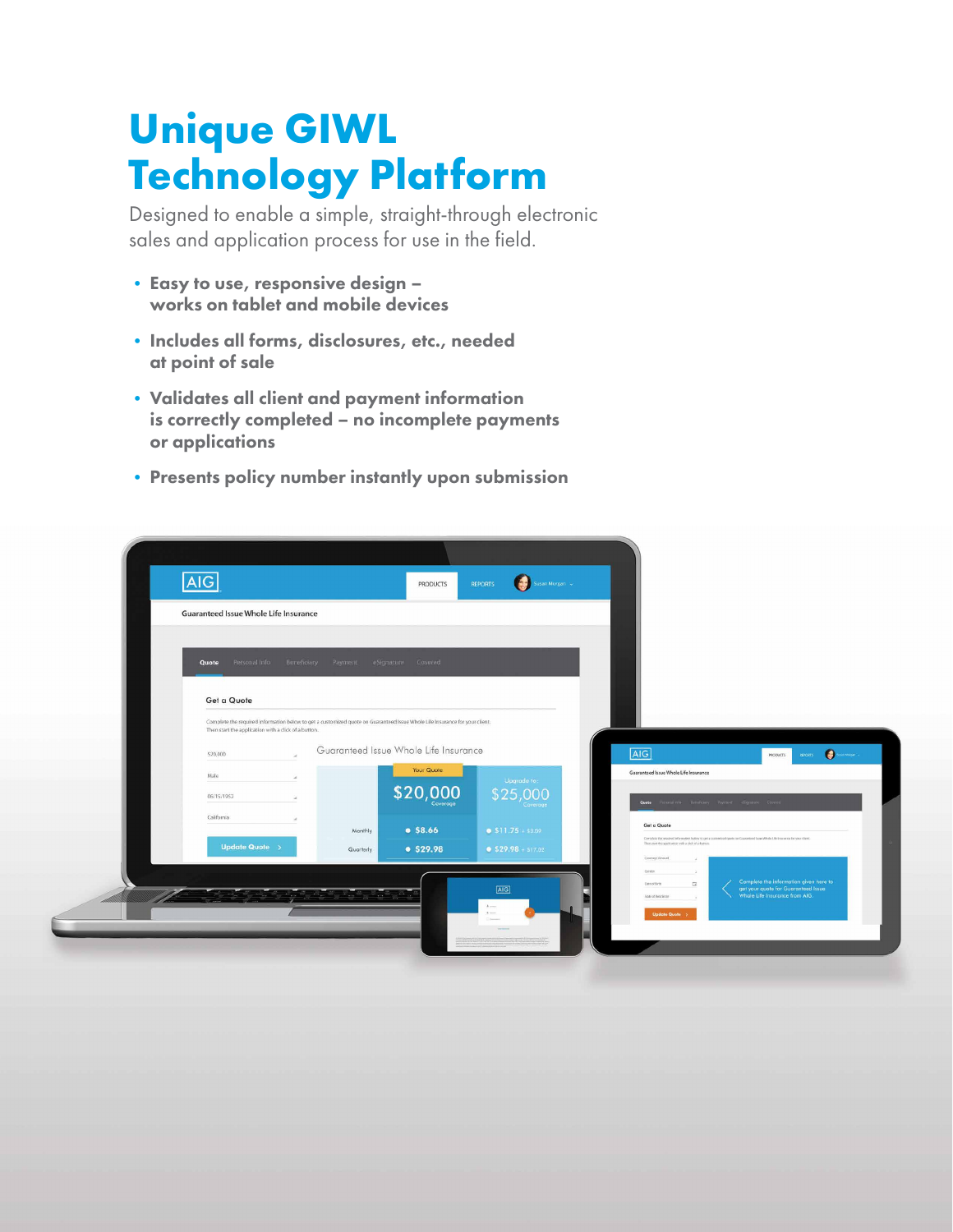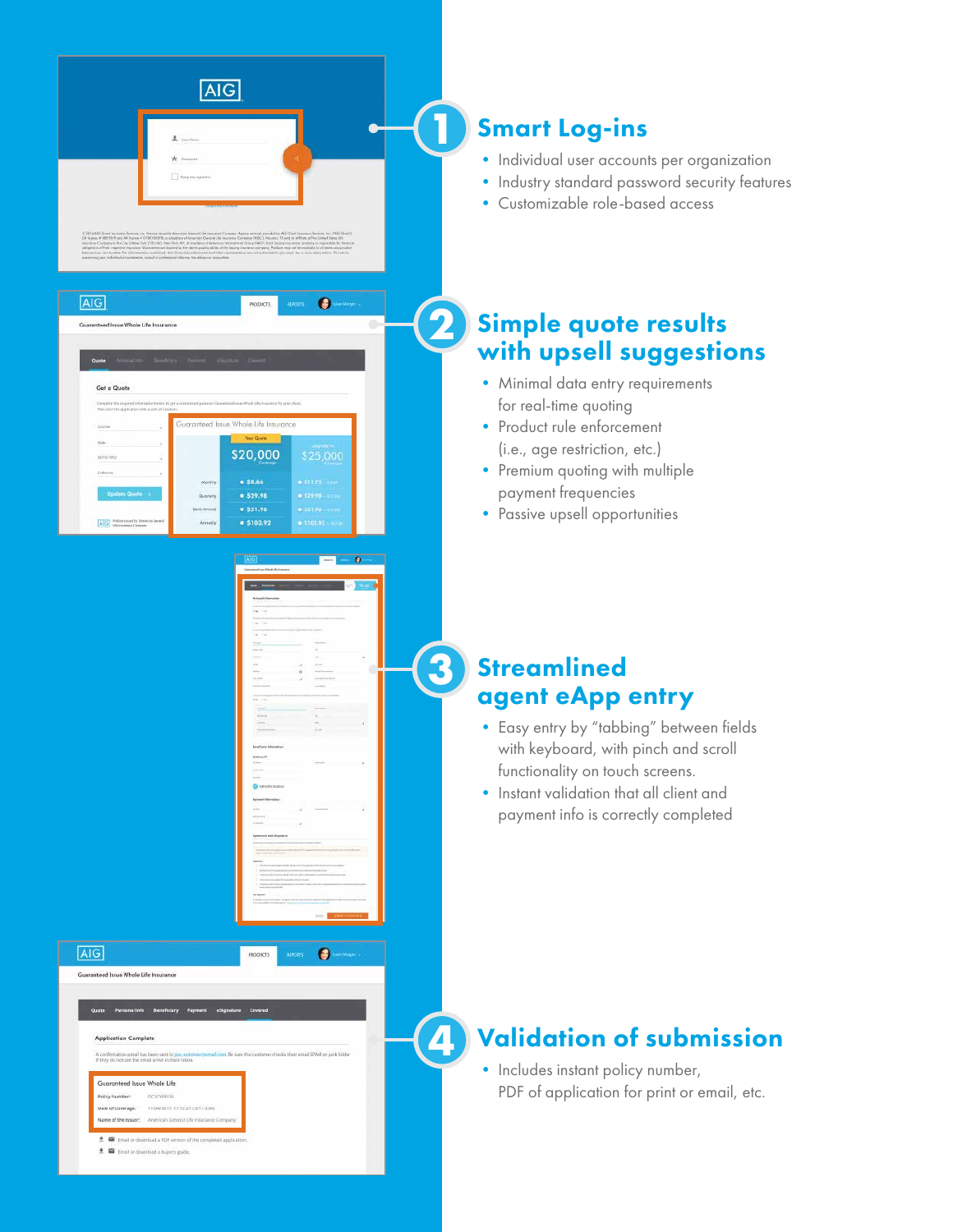# **Product Highlights**

| <b>Guaranteed Issue</b>                               | Face Amounts: \$5,000 - \$25,000<br>• Ages 50-85 (ALB)<br>• No medical exam, labs, or health questions<br>• Client can not be turned down for health reasons                                                                                                                                                                                                                                                                                                                                                                                                                                                                                                                                                                                                                                                                                                                                                                                                                                                                                                                                                                                                                                                                                                                                                                                                                                                                                                                                                                                                                                                                                                                                                                                              |  |  |  |
|-------------------------------------------------------|-----------------------------------------------------------------------------------------------------------------------------------------------------------------------------------------------------------------------------------------------------------------------------------------------------------------------------------------------------------------------------------------------------------------------------------------------------------------------------------------------------------------------------------------------------------------------------------------------------------------------------------------------------------------------------------------------------------------------------------------------------------------------------------------------------------------------------------------------------------------------------------------------------------------------------------------------------------------------------------------------------------------------------------------------------------------------------------------------------------------------------------------------------------------------------------------------------------------------------------------------------------------------------------------------------------------------------------------------------------------------------------------------------------------------------------------------------------------------------------------------------------------------------------------------------------------------------------------------------------------------------------------------------------------------------------------------------------------------------------------------------------|--|--|--|
| <b>Fixed Premiums</b>                                 | • Premiums are level and are guaranteed not to increase during the policy's life.                                                                                                                                                                                                                                                                                                                                                                                                                                                                                                                                                                                                                                                                                                                                                                                                                                                                                                                                                                                                                                                                                                                                                                                                                                                                                                                                                                                                                                                                                                                                                                                                                                                                         |  |  |  |
| <b>Unique Processing</b><br><b>Platform</b>           | • Quick processing - most cases 15 minutes or less<br>Multiple payment options (ACH, social security debit card, and credit card) for initial and recurring payments<br>• Ablility to set delayed billing and specify date.                                                                                                                                                                                                                                                                                                                                                                                                                                                                                                                                                                                                                                                                                                                                                                                                                                                                                                                                                                                                                                                                                                                                                                                                                                                                                                                                                                                                                                                                                                                               |  |  |  |
| <b>Chronic Illness</b><br><b>Acceleration Benefit</b> | Returns 100% of premiums paid, up to 50% of Face Amount<br>No waiting period<br>One-time lump sum payment when insured becomes chronically ill (2 out of 6 Activities of Daily Living [ADLs]*)<br>• No additional up-front costs                                                                                                                                                                                                                                                                                                                                                                                                                                                                                                                                                                                                                                                                                                                                                                                                                                                                                                                                                                                                                                                                                                                                                                                                                                                                                                                                                                                                                                                                                                                          |  |  |  |
| <b>Terminal Illness</b><br><b>Benefit</b>             | • 50% of Death Benefit within 24 month life expectancy or less<br>• No additional costs**                                                                                                                                                                                                                                                                                                                                                                                                                                                                                                                                                                                                                                                                                                                                                                                                                                                                                                                                                                                                                                                                                                                                                                                                                                                                                                                                                                                                                                                                                                                                                                                                                                                                 |  |  |  |
| <b>Product</b><br><b>Specifications</b>               | • Insured must be Owner<br>Payor can be different from Insured<br>• Social Security number will be required<br>Only one policy per Owner/Insured in a twelve-month period<br>Insured can get no more than \$25k total in GIWL insurance from American General Life Insurance<br>$\bullet$<br>No replacement or conversion into this product allowed<br>Free look period: 30 days.<br>Annual \$24 commissionable policy fee<br>Policy contains exclusions and limitations                                                                                                                                                                                                                                                                                                                                                                                                                                                                                                                                                                                                                                                                                                                                                                                                                                                                                                                                                                                                                                                                                                                                                                                                                                                                                  |  |  |  |
| <b>Graded Death</b><br>Benefit***                     | • Years 1-2: 110% of premiums paid<br>Years 3+: Full Face Amount<br><b>• Accidental Death: Full Face Amount</b><br>. In the event of suicide: Premiums refunded                                                                                                                                                                                                                                                                                                                                                                                                                                                                                                                                                                                                                                                                                                                                                                                                                                                                                                                                                                                                                                                                                                                                                                                                                                                                                                                                                                                                                                                                                                                                                                                           |  |  |  |
| <b>Exclusions</b>                                     | • New York (filing in progress)<br>• All riders are not available in all states: Chronic Illness and Terminal Illness ABRs not available in CA;<br>Chronic Illness ABR not available in DC<br>• This product not available to foreign nationals<br>• No benefit for accidental death is payable if the Insured's death is caused or contributed to by: disease<br>or infirmity of mind or body, or medical or surgical treatment for such disease or infirmity; an infection<br>not occurring as a direct result or consequence of an accidental bodily injury; any attempt at suicide,<br>or intentional self-inflicted injury, while sane or insane; travel in an aircraft or device used for testing or<br>experimental purposes, used by or for military authority or used for travel beyond the earth's atmosphere;<br>active participation in a riot or insurrection; committing or attempting to commit a felony; intoxication as<br>defined by the jurisdiction where the accidental injury occurred; riding or driving an air, land or water<br>vehicle in a race, speed or endurance contest; rock or mountain climbing; bungee jumping; or aeronautics<br>(hang-gliding, skydiving, parachuting, ultralight, soaring, ballooning and parasailing). No benefit for<br>accidental death is payable if the Insured's death is caused or materially contributed to by: voluntary<br>intake or use by any means of (a) any drug, unless prescribed or administered by a physician and taken<br>in accordance with the physician's instructions, or (b) poison, gas or fumes, unless a direct result of an<br>occupational accident; or participation in an illegal occupation or activity; or if death occurs while the<br>Insured is incarcerated. |  |  |  |

\* Activities of Daily Living are defined as: bathing - washing oneself by sponge bath, or in either a tub or shower, including the task of getting into or out of the tub or shower; continence - the ability to maintain control of bowel and bladder functions; or, when unable to maintain control of bowel or bladder functions, the ability to perform the associated personal hygiene (including caring for catheter or colostomy bag); dressing - putting on and taking off all items of clothing and any necessary braces, fasteners or artificial limbs; eating - feeding oneself by getting food into the body from a receptacle (such as a plate, cup or table), or by feeding tube, or intravenously; toileting - getting to and from the toilet, getting on and off the toilet and performing associated personal hygiene; transferring - moving into or out of a bed, chair, or wheelchair. This benefit will also trigger if the insured is Requiring Substantial Supervision to protect the Insured from threats to health and safety due to a "Severe Cognitive Impairment."

\*\* A one time \$100 administrative fee at the time of claim will apply.

\*\*\* All benefits paid less any outstanding loan balance.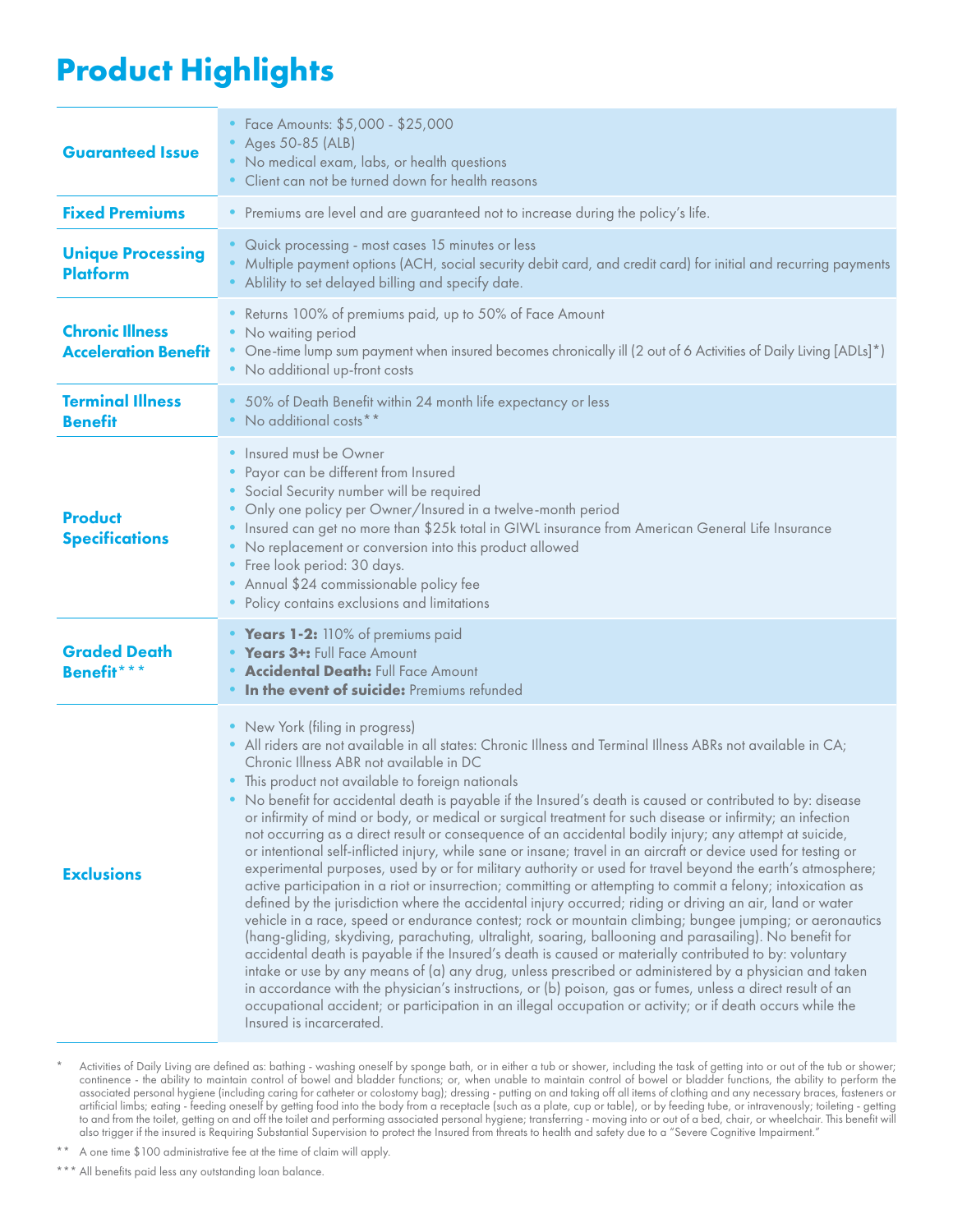